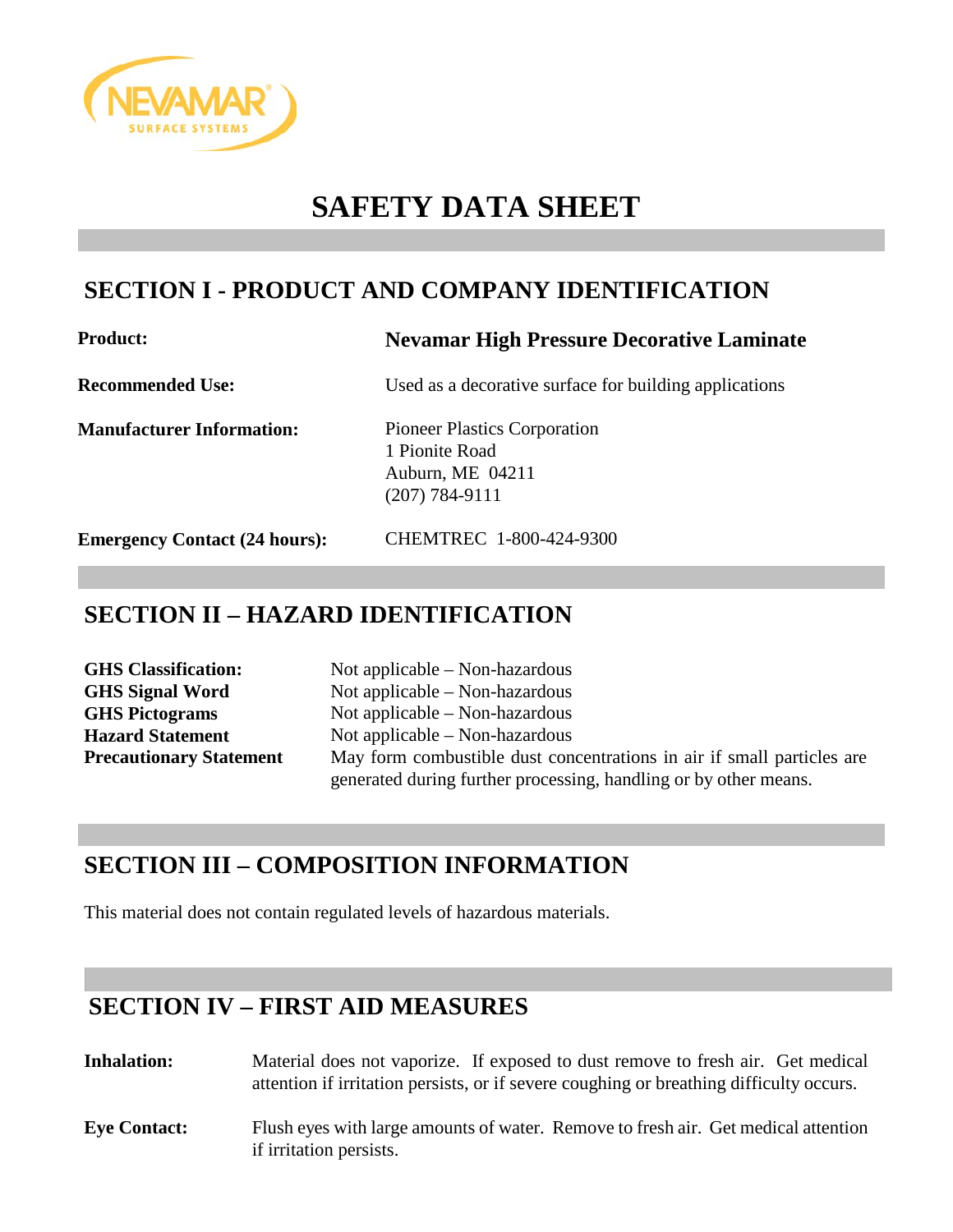**Skin Contact:** Wash affected areas with soap and water. Get medical attention if rash or irritation persists or dermatitis occurs.

**Ingestion:** Rinse mouth with water. Get medical attention if irritation persists.

**Recommendations for Immediate Medical Care/Special Treatment:** None known.

# **SECTION V – FIREFIGHTING MEASURES**

| <b>Extinguishing media:</b>                     | Water Fog, Carbon Dioxide, Dry Chemical, Chemical<br>Foam.                                                                                                                                                                |
|-------------------------------------------------|---------------------------------------------------------------------------------------------------------------------------------------------------------------------------------------------------------------------------|
| <b>Special Hazards:</b>                         | May form combustible dust concentrations in air if<br>small particles are generated during further processing,<br>handling or by other means.                                                                             |
| <b>Recommendations on Protective Equipment:</b> | Combustion of the material can release phenols,<br>formal dehyde and oxides of nitrogen and carbon.<br>Firefighters should use appropriate personal protective<br>equipment including self-contained breathing apparatus. |

## **SECTION VI – ACCIDENTAL RELEASE MEASURES**

| <b>Personal Precautions/Emergency Procedures:</b> No special precautions required. |                                  |
|------------------------------------------------------------------------------------|----------------------------------|
| <b>Environmental Precautions:</b>                                                  | No special precautions required. |
| <b>Clean-up Procedures:</b>                                                        | No special procedures required.  |

# **SECTION VII – HANDLING AND STORAGE**

**Precautions to be taken in handling and storing:** Store flat if possible. Avoid excessive heat or humidity.

**Incompatibility (Materials to Avoid):** None Known

# **SECTION VIII – EXPOSURE CONTROL /PERSONAL PROTECTION**

**OSHA Permissible Exposure Limits:** None listed.

**Ventilation controls:** When dust is created use local ventilation where required to maintain airborne levels below OSHA PELs **Hand protection:** Gloves may be worn to prevent contact with rough laminate edges.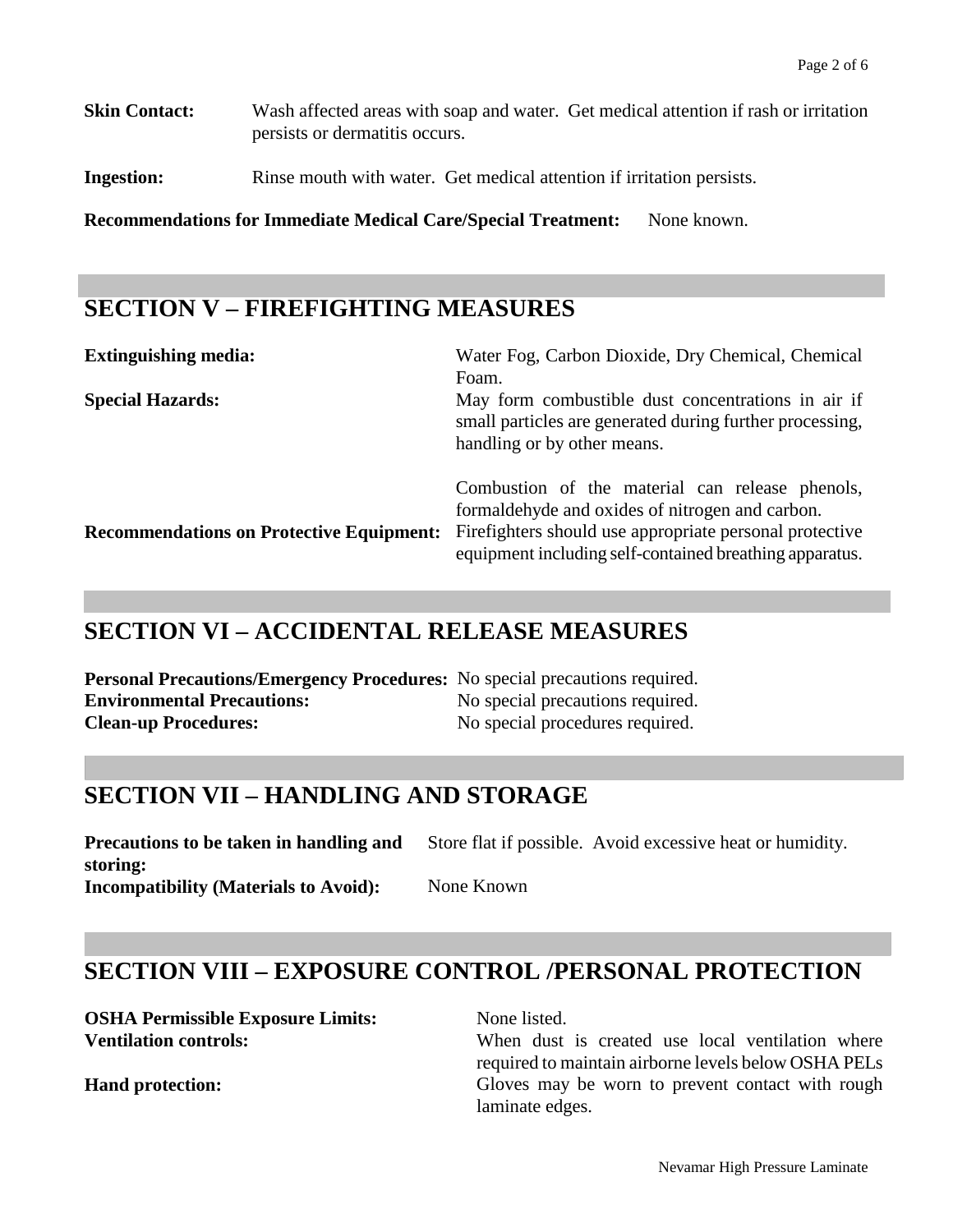|                                         | Page 3 of 6                                                                                                                                                                                      |
|-----------------------------------------|--------------------------------------------------------------------------------------------------------------------------------------------------------------------------------------------------|
| <b>Eye protection:</b>                  | Safety glasses or goggles are recommended when<br>machining this material.                                                                                                                       |
| <b>Respiratory protection:</b>          | None should be required during normal operations.<br>When dust is generated a NIOSH approved respirator<br>may be used when exposure levels to dust are thought to<br>be above regulated values. |
| <b>Body protection:</b>                 | No special precautions are required. If exposed to dust<br>wash with soap and water to remove any material from<br>the skin.                                                                     |
| Foot protection:                        | Safety shoes.                                                                                                                                                                                    |
| <b>General Hygiene/Safety Measures:</b> | Wear protective clothing as necessary to prevent<br>contact. Wash soiled clothing immediately.                                                                                                   |

## **SECTION IX - PHYSICAL DATA**

Appearance: Rigid, solid sheet typically with brown or black core.

| Odorless         |
|------------------|
| Not applicable   |
| Not applicable   |
| Not applicable   |
| Not applicable   |
| Not applicable   |
| Not applicable   |
| Not available    |
| Not available    |
| $>450^{\circ}$ F |
| Not available    |
| Not applicable   |
| >1               |
| Not applicable   |
| Not applicable   |
| Not applicable   |
| Insoluble        |
| Not applicable   |
|                  |

# Various thickness and surface colors/patterns.

# **SECTION X – STABILITY AND REACTIVITY**

Possibility of Hazardous Reactions: None Known.

**Reactivity:** Stable under normal conditions of storage and use. **Chemical Stability:** Stable under normal conditions of storage and use. **Conditions to Avoid:** Exposure to moisture. Storage at low or high temperatures.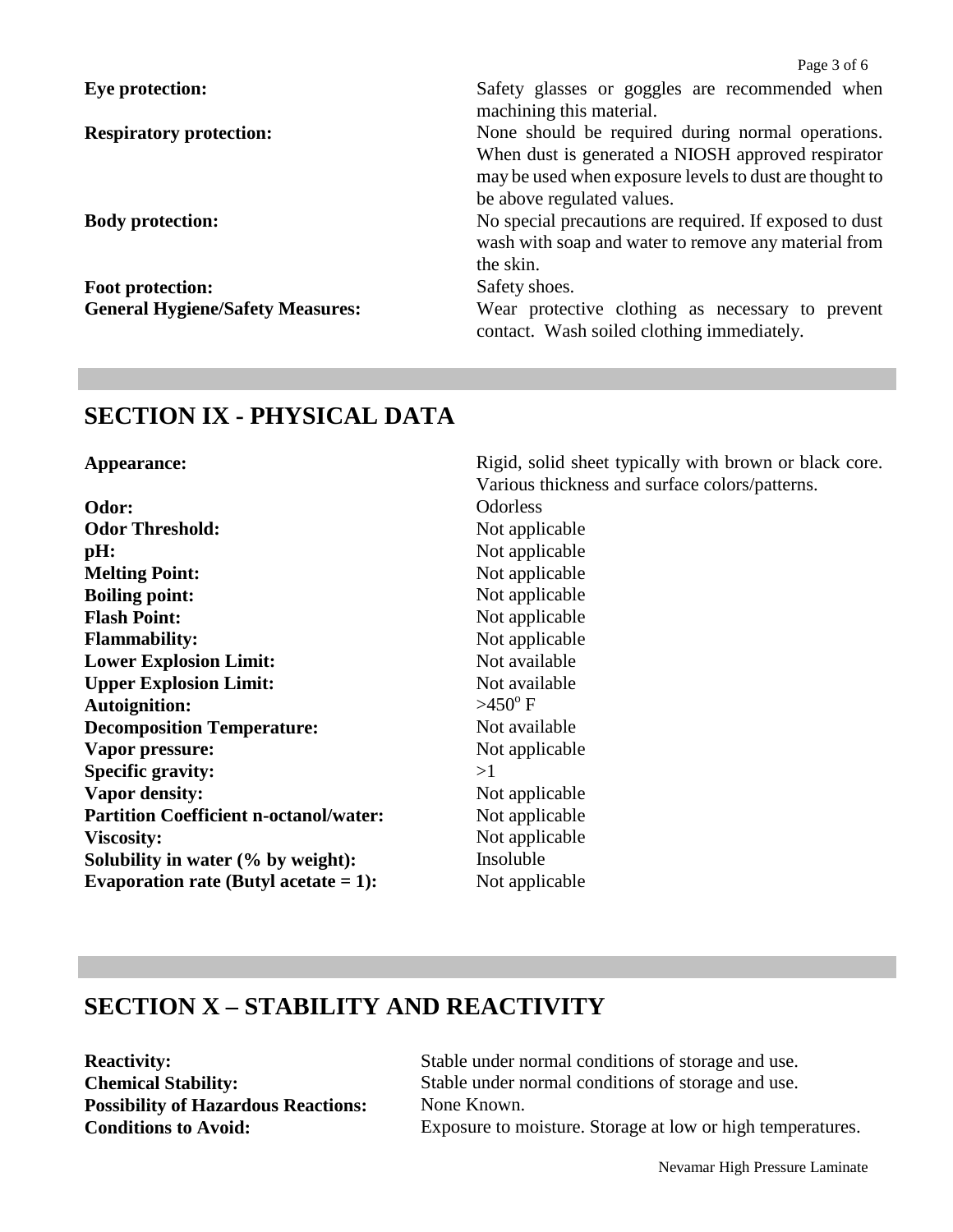**Incompatibility (Materials to Avoid):** None Known.

**Hazardous decomposition products:** Combustion of the material can release phenols, formaldehyde and oxides of nitrogen and carbon.

## **SECTION XI- TOXICOLOGICAL PROPERTIES**

| <b>Route of Entry:</b> |  |  | Skin contact $[X]$ Skin absorption $[ ]$ Eye contact $[X]$ |   |  |  |
|------------------------|--|--|------------------------------------------------------------|---|--|--|
|                        |  |  | Inhalation [X] Ingestion                                   | X |  |  |

#### **EFFECTS OF ACUTE EXPOSURE:**

| <b>Inhalation:</b>      | Nuisance dust generated during machining may cause irritation of the respiratory |  |  |  |
|-------------------------|----------------------------------------------------------------------------------|--|--|--|
|                         | tract.                                                                           |  |  |  |
| <b>Eye Contact:</b>     | Not considered a problem under normal use. Dust may cause irritation.            |  |  |  |
| <b>Skin Contact:</b>    | Not considered a problem under normal use. Dust may cause irritation.            |  |  |  |
| <b>Skin Absorption:</b> | Not likely to occur.                                                             |  |  |  |
| <b>Ingestion:</b>       | Not considered a problem under normal use. Dust may cause irritation.            |  |  |  |

| <b>Toxicity:</b>                             | $LD_{50}$ : Not available |
|----------------------------------------------|---------------------------|
|                                              | $LC_{50}$ : Not available |
| <b>Irritancy:</b>                            | Not available             |
| <b>Sensitization:</b>                        | Not available             |
| Carcinogenicity:                             | Not available             |
| <b>Reproductive toxicity:</b>                | Not available             |
| <b>Teratogenicity:</b>                       | Not available             |
| <b>Mutagenicity:</b>                         | Not available             |
| <b>Toxicologically synergistic products:</b> | Not available             |
|                                              |                           |

**Symptoms of Exposure:** No significant reaction to the product is expected.

# **SECTION XII – ECOLOGICAL INFO**

**Toxicity:** No information available. **Biodegradation and Elimination:** Not readily biodegradable. **Bioaccumulation Potential:** No information available. **Mobility:** No information available.<br> **Additional Information:** No additional information

**Additional Information:** No additional information available.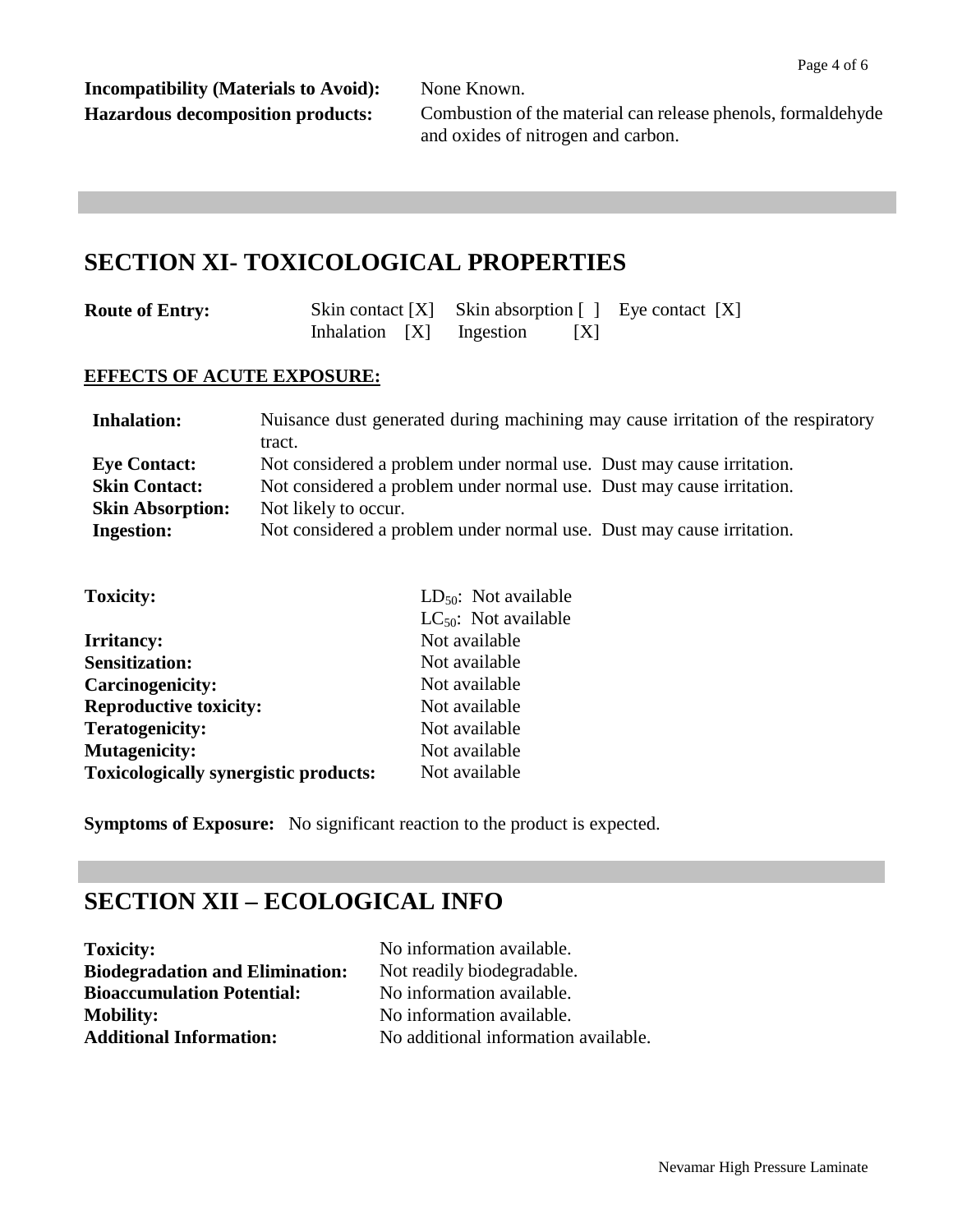# **SECTION XIII – DISPOSAL CONSIDERATIONS**

| Waste disposal method:    | This product is not considered a hazardous waste under EPA Hazardous Waste    |
|---------------------------|-------------------------------------------------------------------------------|
|                           | Regulations 40 CFR Part 261, however, State and local requirements for waste  |
|                           | disposal may differ and should be reviewed.                                   |
|                           | Can be landfilled or incinerated in accordance with local, provincial, state, |
|                           | federal regulations.                                                          |
|                           | Do not discharge substance/product into sewer system.                         |
| <b>Container disposal</b> | Dispose of in accordance with local, provincial, state, federal regulations.  |

# **SECTION XIV – TRANSPORT INFORMATION**

| <b>PIN Number</b>        | Not applicable. |
|--------------------------|-----------------|
| <b>TDG Shipping Name</b> | Not applicable. |
| <b>TDG Hazard Class</b>  | Not applicable. |
| <b>DOT Class</b>         | Not regulated.  |
| <b>IATA</b>              | Not regulated.  |
| <b>IMDG</b>              | Not regulated.  |

It is the responsibility of the transporting organization to follow all applicable laws, regulations, and rules relating to the transportation of the material.

## **SECTION XV – REGULATORY INFORMATION**

| <b>NFPA Rating:</b> | Health: 1 | Flammability: 0 | Reactivity: 0 |
|---------------------|-----------|-----------------|---------------|
| <b>HMIS Rating:</b> | Health: 0 | Flammability: 0 | Reactivity: 0 |

**OSHA (29CFR 1910.1200):** See Section II of MSDS.

**TSCA:** All components are listed on the TSCA Inventory.

**CERCLA RQ:** This product contains the following chemical(s) which have reportable quantities:

None

| <b>SARA 311/312:</b> | Immediate (Acute) Health Hazard:   |      |  |
|----------------------|------------------------------------|------|--|
|                      | Delayed (Chronic) Health Hazard:   | No   |  |
|                      | Fire Hazard:                       | No   |  |
|                      | Reactive Hazard:                   | No   |  |
|                      | Sudden Release of Pressure Hazard: | - No |  |
|                      |                                    |      |  |